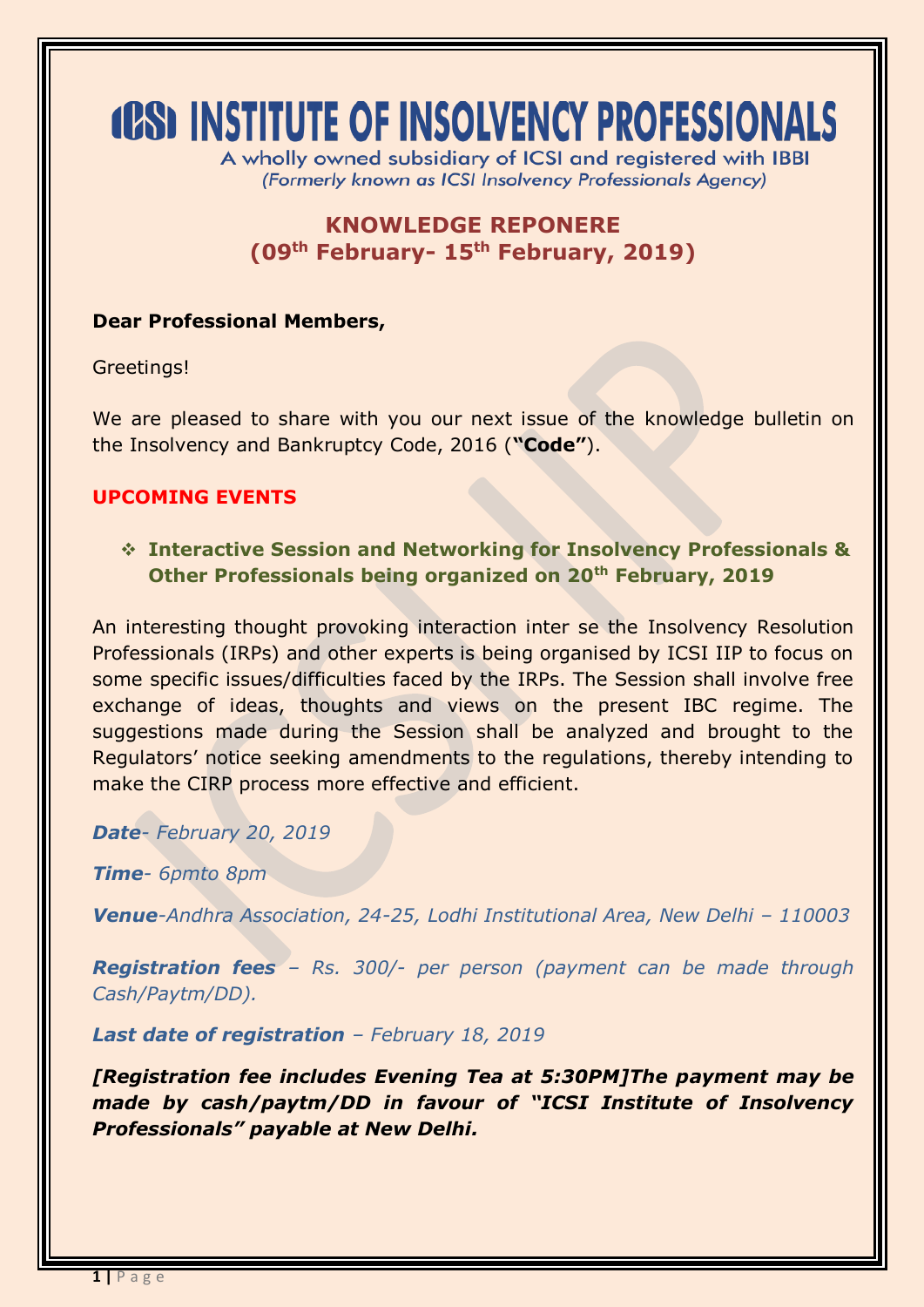**IBC- A game changer for the Bankers': An Interactive Session on February 27, 2019**

**Insolvency and Bankruptcy Board of India and ICSI Institute of Insolvency Professionals (ICSI IIP)** jointly proposes to organise a half-day session for the Bankers on the subject **'IBC- A game changer for the Bankers'**, at the Conference Hall, 5th Floor, Andhra Association, 24-25, Lodhi institutional Area, New Delhi on February 27, 2019 from 3.00pm to 6.00pm.

## **ADMITTED CASES**

Cases under the Code are being filed expeditiously across the various benches of National Company Law Tribunal ("**NCLT**"). The newly admitted cases with regard to CIRP under the Code are as below:

| $S_{1}$<br>No. | <b>Case Title</b>                                                                                                      | <b>Relevant</b><br><b>Section</b>                                                                              | <b>NCLT Bench</b> | in<br><b>Amount</b><br>default<br>as<br>mentioned<br>in<br>application<br>(in Rupees) |
|----------------|------------------------------------------------------------------------------------------------------------------------|----------------------------------------------------------------------------------------------------------------|-------------------|---------------------------------------------------------------------------------------|
| 1.             | the<br>matter  <br>In<br>Sholingur  <br><b>of</b><br><b>Textiles Limited</b>                                           | Section 7 of the<br>Code dealing with<br>the initiation of<br>CIRP by financial<br>creditor.                   | Chennai           | 53,80 Crore                                                                           |
| 2.             | the<br>matter<br>In<br>of AKR Home<br>Depot Pvt. Ltd.                                                                  | Section 9 of the<br>Code dealing with<br>the initiation<br>of<br><b>CIRP</b><br>by<br>operational<br>creditor. | Chennai           | 3.60 Lakh                                                                             |
| 3.             | the<br>matter  <br>In<br><b>of</b><br>Gupta<br>Dyeing<br>8 <sub>1</sub><br>Printing<br><b>Mills</b><br>Private Limited | Section 9 of the<br>Code dealing with<br>the initiation of<br><b>CIRP</b><br>by<br>operational<br>creditor.    | Ahmedabad         | 10.19 Lakh                                                                            |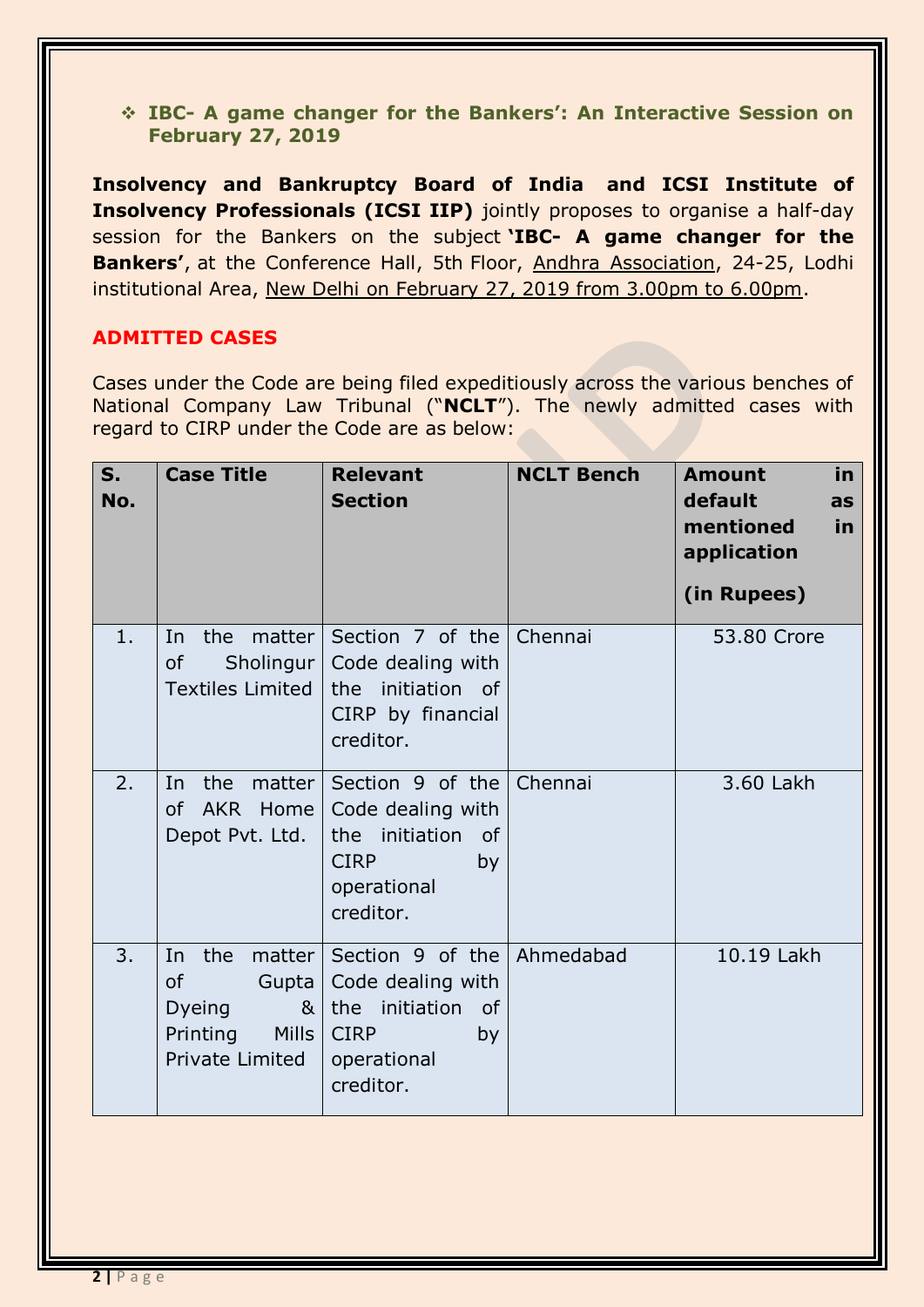### **LIST OF COMPANIES THAT HAVE RECENTLY UNDERGONE LIQUIDATION**

| S.<br><b>No</b> | <b>Case Title</b>                                                          | <b>Bench</b> | <b>Date of Order</b> |
|-----------------|----------------------------------------------------------------------------|--------------|----------------------|
| 1.              | In the matter of Infinitas Chennai<br>Energy Solutions Pvt. Ltd.           |              | 06.02.2019           |
| 2.              | In the matter of Summer Chennai<br>India Textiles Mills Private<br>Limited |              | 08.02.2019           |
| 3.              | the matter of Deleo Chennai<br>In.<br><b>Construction Private Limited</b>  |              | 08.02.2019           |

### **LIST OF COMPANIES THAT HAVE RECENTLY UNDERGONE RESOLUTION**

| IS.<br><b>No</b> | <b>Case Title</b>                                                 | <b>Bench</b> | <b>Date of Order</b> |
|------------------|-------------------------------------------------------------------|--------------|----------------------|
|                  | In the matter of Naachair Chennai<br>Paper Boards Private Limited |              | 08.02.2019           |

### **NEWS UPDATE**

 **NCLAT extends deadline for NCLT Ahmedabad to decide on Essar.**  The National Company Law Appellate Tribunal (NCLAT) in its order dated 12<sup>th</sup> Feb, 2019 granted a week more time to NCLT Ahmedabad to decide over the Rs 42,000 crore resolution plan submitted by ArcelorMittal for the debt ridden EssarSteel.

*(Source:*[http://timesofindia.indiatimes.com/articleshow/67955114.cms?ut](http://timesofindia.indiatimes.com/articleshow/67955114.cms?utm_source=contentofinterest&utm_medium=text&utm_campaign=cppst) [m\\_source=contentofinterest&utm\\_medium=text&utm\\_campaign=cppst\)](http://timesofindia.indiatimes.com/articleshow/67955114.cms?utm_source=contentofinterest&utm_medium=text&utm_campaign=cppst)

 **NCLT asks director to seek permission before travelling abroad**. The Mumbai Bench of NCLT has recently asked four directors of Gammon India Ltd. to not leave the country without obtaining its permission.

(*Source[:https://barandbench.com/nclt-asks-directors-to-seek-approval](https://barandbench.com/nclt-asks-directors-to-seek-approval-before-traveling-abroad/?_branch_match_id=608564215592243914)[before-traveling-abroad/?\\_branch\\_match\\_id=608564215592243914](https://barandbench.com/nclt-asks-directors-to-seek-approval-before-traveling-abroad/?_branch_match_id=608564215592243914)* )

**State Bank Of India Finds Only One Taker For Essar Steel Loans.**

(*Source: [https://www.bloombergquint.com/business/state-bank-of-india-](https://www.bloombergquint.com/business/state-bank-of-india-finds-only-one-taker-for-essar-steel-loans#gs.BzNq8AZ1)*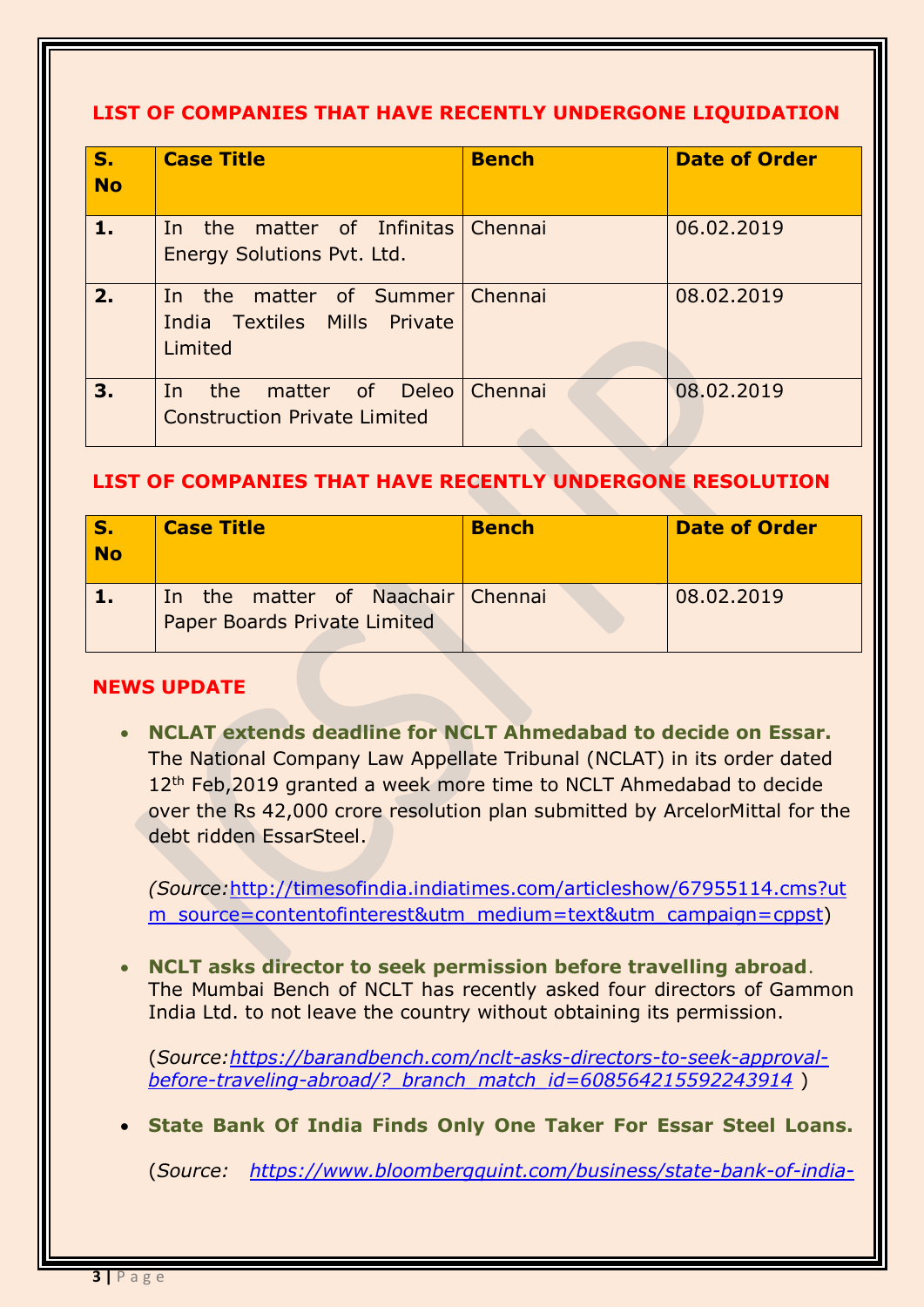#### *[finds-only-one-taker-for-essar-steel-loans#gs.BzNq8AZ1](https://www.bloombergquint.com/business/state-bank-of-india-finds-only-one-taker-for-essar-steel-loans#gs.BzNq8AZ1)*)

 **ArcelorMittal must wait more for Essar Steel resolution; NCLT defers bankruptcy verdict again**.

ArcelorMittal's wait for Essar Steel bankruptcy resolution has got longer with the NCLT verdict deferred to 19 February 2019, and the subsequent NCLAT hearing postponed to 28 February 2019. The Ahmedabad branch of the National Company Law Tribunal (NCLT) is now expected to give its verdict on ArcelorMittal's resolution plan for Essar Steel by 19 February,2019

(Source*: [https://www.financialexpress.com/industry/arcelormittal-must](https://www.financialexpress.com/industry/arcelormittal-must-wait-more-for-essar-steel-resolution-nclt-defers-bankruptcy-verdict-again/1484892/)[wait-more-for-essar-steel-resolution-nclt-defers-bankruptcy-verdict](https://www.financialexpress.com/industry/arcelormittal-must-wait-more-for-essar-steel-resolution-nclt-defers-bankruptcy-verdict-again/1484892/)[again/1484892/](https://www.financialexpress.com/industry/arcelormittal-must-wait-more-for-essar-steel-resolution-nclt-defers-bankruptcy-verdict-again/1484892/)* )

#### **NCLAT adjourns RCom's plea for insolvency to 6 March**

The National Company Law Appellate Tribunal (NCLAT) on 12th February,2019 adjourned the hearing over Reliance Communications' plea to proceed with insolvency process to 6 March as the matter is also pending before the Supreme Court.

(*Source: [https://www.livemint.com/industry/telecom/nclat-adjourns](https://www.livemint.com/industry/telecom/nclat-adjourns-rcom-s-plea-for-insolvency-to-6-march-1549983285379.html)[rcom-s-plea-for-insolvency-to-6-march-1549983285379.html](https://www.livemint.com/industry/telecom/nclat-adjourns-rcom-s-plea-for-insolvency-to-6-march-1549983285379.html)* )

**JSW Steel Declared Winning Bidder ForBhushan Power &Steel**

*(Source[:https://www.bloombergquint.com/business/nclt-allows-amtek](https://www.bloombergquint.com/business/nclt-allows-amtek-autos-resolution-process-to-start-once-again#gs.7j31XEjA)[autos-resolution-process-to-start-once-again#gs.7j31XEjA\)](https://www.bloombergquint.com/business/nclt-allows-amtek-autos-resolution-process-to-start-once-again#gs.7j31XEjA)*

#### **NCLT Allows Amtek Auto's Resolution Process To Start Once Again**

The Chandigarh bench of the National Company Law Tribunal, on13th February,2019 allowed the financial creditors of Amtek Auto Ltd. to start the resolution process from scratch, more than 18 months after it was first initiated.

(*Source: [https://www.bloombergquint.com/business/nclt-allows-amtek](https://www.bloombergquint.com/business/nclt-allows-amtek-autos-resolution-process-to-start-once-again#gs.7j31XEjA)[autos-resolution-process-to-start-once-again#gs.7j31XEjA](https://www.bloombergquint.com/business/nclt-allows-amtek-autos-resolution-process-to-start-once-again#gs.7j31XEjA)*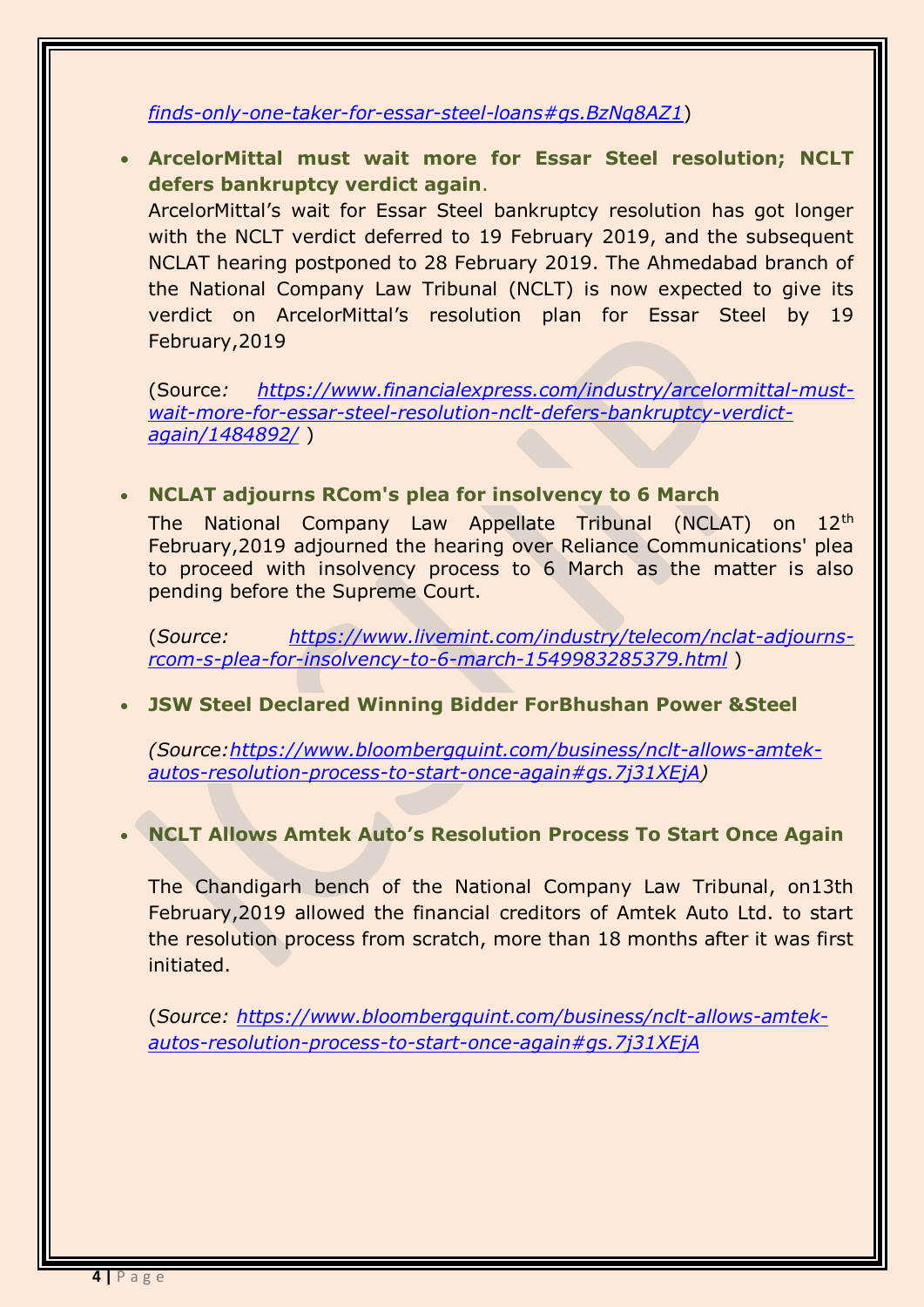# **BRIEF OF JUDGEMENTS**

| S <sub>1</sub><br>No. | <b>Case Details</b>                                                                            | Date of<br><b>Order</b> | <b>Courts</b>        | <b>Brief</b>                                                                                                                                                                                                                                                                                                                                                                                                                                                                                                                                                                                                                                                                                                                                                                                                                                                                               | <b>Case link</b>                                                                                                                                                                                                                                                                                                                                                                     |
|-----------------------|------------------------------------------------------------------------------------------------|-------------------------|----------------------|--------------------------------------------------------------------------------------------------------------------------------------------------------------------------------------------------------------------------------------------------------------------------------------------------------------------------------------------------------------------------------------------------------------------------------------------------------------------------------------------------------------------------------------------------------------------------------------------------------------------------------------------------------------------------------------------------------------------------------------------------------------------------------------------------------------------------------------------------------------------------------------------|--------------------------------------------------------------------------------------------------------------------------------------------------------------------------------------------------------------------------------------------------------------------------------------------------------------------------------------------------------------------------------------|
| 1.                    | Cushman And<br>Wakefield<br>India Private<br>Limited<br>$V_{\cdot}$<br>Union Of India<br>&Anr. | 31.01.2019              | <b>High</b><br>Court | A writ petition was<br>before<br>filed<br>the<br>Hon'ble Delhi High<br>Court<br>$\overline{\phantom{a}}$ to<br>declare<br>that Rule $3(2)$ of<br>the<br>Companies  <br>(Registered Valuers<br>and<br>Valuation)<br>Rules,<br>2017<br>$\overline{a}$ s<br>unconstitutional for<br>violating Article 14,<br>Article $19(1)(g)$ and<br>Article 301 of the<br>Constitution<br>of<br>India.<br>Rule $3(2)$<br>states<br>that no partnership<br>entity or a company<br>can be a registered<br>valuer if it is a<br>subsidiary,<br>joint<br>venture or associate<br>or another company<br>body corporate.<br><b>or</b><br>The Court laid down<br>that the<br>objective<br>intention<br>and<br>behind laying down<br>the Rule is clearly to<br>introduce<br>higher<br>standards<br><b>of</b><br>professionalism<br>in<br>valuation industry,<br>specifically<br>in<br>relation<br>to<br>valuations | https://ibbi.q<br>ov.in//webad<br>min/pdf/orde<br>r/2019/Feb/I<br>n%20the%20<br>matter%20of<br>%20Cushma<br>n%20and%2<br><b>OWankefield</b><br>$%20$ India $%2$<br>OPrivate%20<br>Limited%20V<br>s%20Union%<br>20of%20Indi<br>a%20&%20A<br>nr%20WP%2<br>0(C)%20No.<br>%209883%2<br>$0 -$<br>2018%20CM<br>%20No.%20<br>38508-<br>2018 2019-<br>$02 -$<br>06%2011:30<br><u>:20.pdf</u> |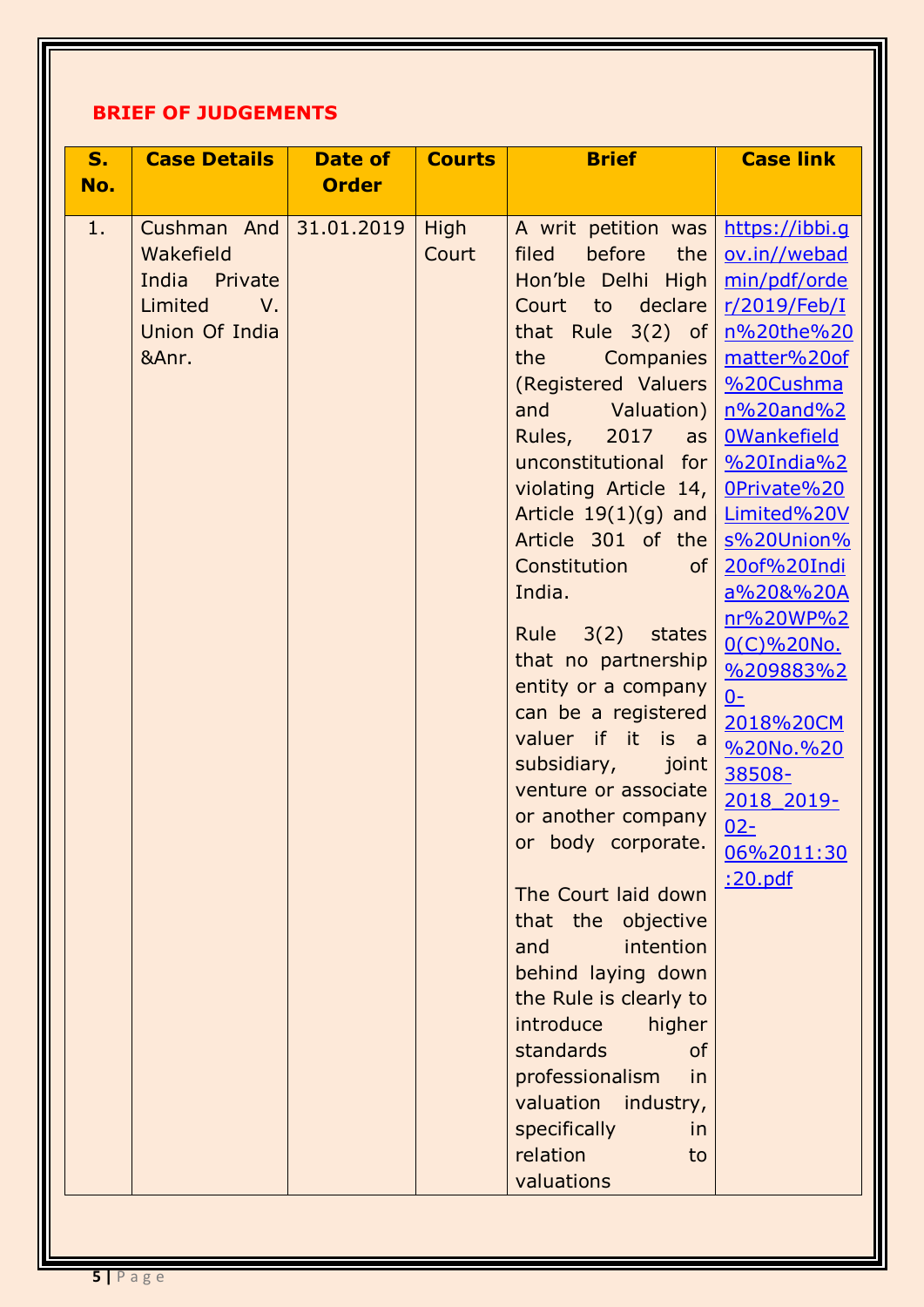| undertaken for the      |
|-------------------------|
| of<br>purpose           |
| Companies Act and       |
| IBC, 2016. The          |
| impugned Rule           |
| obviates the            |
| possibility of conflict |
| of interest on          |
| account of diverging    |
| interests<br><b>of</b>  |
| constituent             |
| associate entities      |
| which resultantly       |
| shall undermine the     |
| very process of         |
| valuation, being one    |
| of the most             |
| essential elements      |
| of the proceedings      |
| before NCLT.            |
|                         |
| The issue raised        |
| was whether             |
| exclusion of a          |
| subsidiary              |
| joint<br>company,       |
| venture or associate    |
| of other company,       |
| of<br>for<br>purpose    |
| eligibility<br>for      |
| registration<br>as      |
| valuer<br>is            |
| reasonable.             |
| The court held that     |
| making eligible only    |
| companies<br>other      |
| than<br>subsidiary      |
| companies,              |
| associate               |
| companies and joint     |
| ventures<br>for<br>the  |
| <b>of</b><br>purpose    |
|                         |

Ш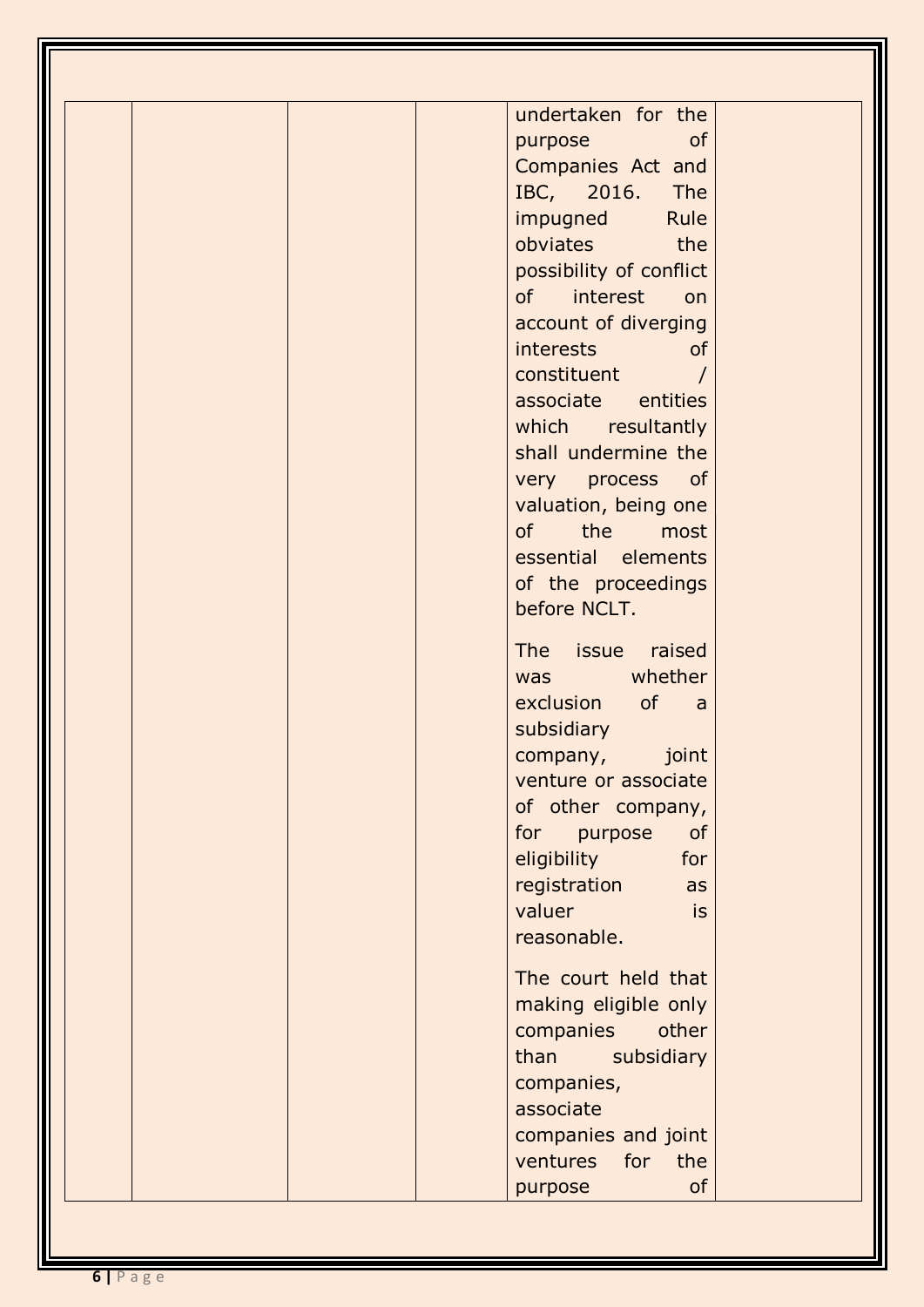|    |                                                                         |            |              | registration<br>as<br>valuer, a separate<br>class has<br>been<br>carved out based on<br>classification which<br>is founded<br>on<br>intelligible<br>differentia and as<br>the<br>such<br>Rule<br>cannot be faulted.                                                                                                                                                                                                                                                                                                                                                                                                                                                                                                                                                                                                                                                                           |                                                                                                                                                       |
|----|-------------------------------------------------------------------------|------------|--------------|-----------------------------------------------------------------------------------------------------------------------------------------------------------------------------------------------------------------------------------------------------------------------------------------------------------------------------------------------------------------------------------------------------------------------------------------------------------------------------------------------------------------------------------------------------------------------------------------------------------------------------------------------------------------------------------------------------------------------------------------------------------------------------------------------------------------------------------------------------------------------------------------------|-------------------------------------------------------------------------------------------------------------------------------------------------------|
| 2. | Coal India Ltd.<br>v. Gulf Coil<br>Lubricants<br>India<br>Ltd.<br>&Anr. | 11.02.2019 | <b>NCLAT</b> | The court observed<br>the<br>that<br>parties  <br>have now settled<br>the matter prior to $r/2019$ /Feb/1<br>the constitution of 1th%20Feb%<br>the 'Committee of $202019\%20I$<br>Creditors' and the<br>Adjudicating<br>Authority did not   %20Coal%20<br>take into account India%20Ltd.<br>that the principal $\frac{\%20 \text{vs}}{\%2000}$<br>amount has already<br>been paid and that 20Lubricants<br>the original plea of $\frac{\%20 \text{I} \cdot \text{A}}{20}$<br>'Corporate Debtor'   0Ltd.%20&%<br>that no interest was $20 Anr. %20[C]$<br>payable in terms of $A(AT)(Insolv)$<br>the<br>Agreement/<br>Contract has been<br>resolved<br>the  <br>Adjudicating<br>Authority appointing   : 24.pdf<br>'Interim Resolution<br>Professional',<br>declaring<br>moratorium,<br>freezing of account,<br>and all other order<br>(s) passed by the<br>Adjudicating<br>Authority pursuant | https://ibbi.g<br>ov.in//webad<br>min/pdf/orde<br>n%20the%20<br>matter%20of<br>ulf%20Coil%<br><u>ency)807-</u><br>2018] 2019-<br>$02 -$<br>13%2011:20 |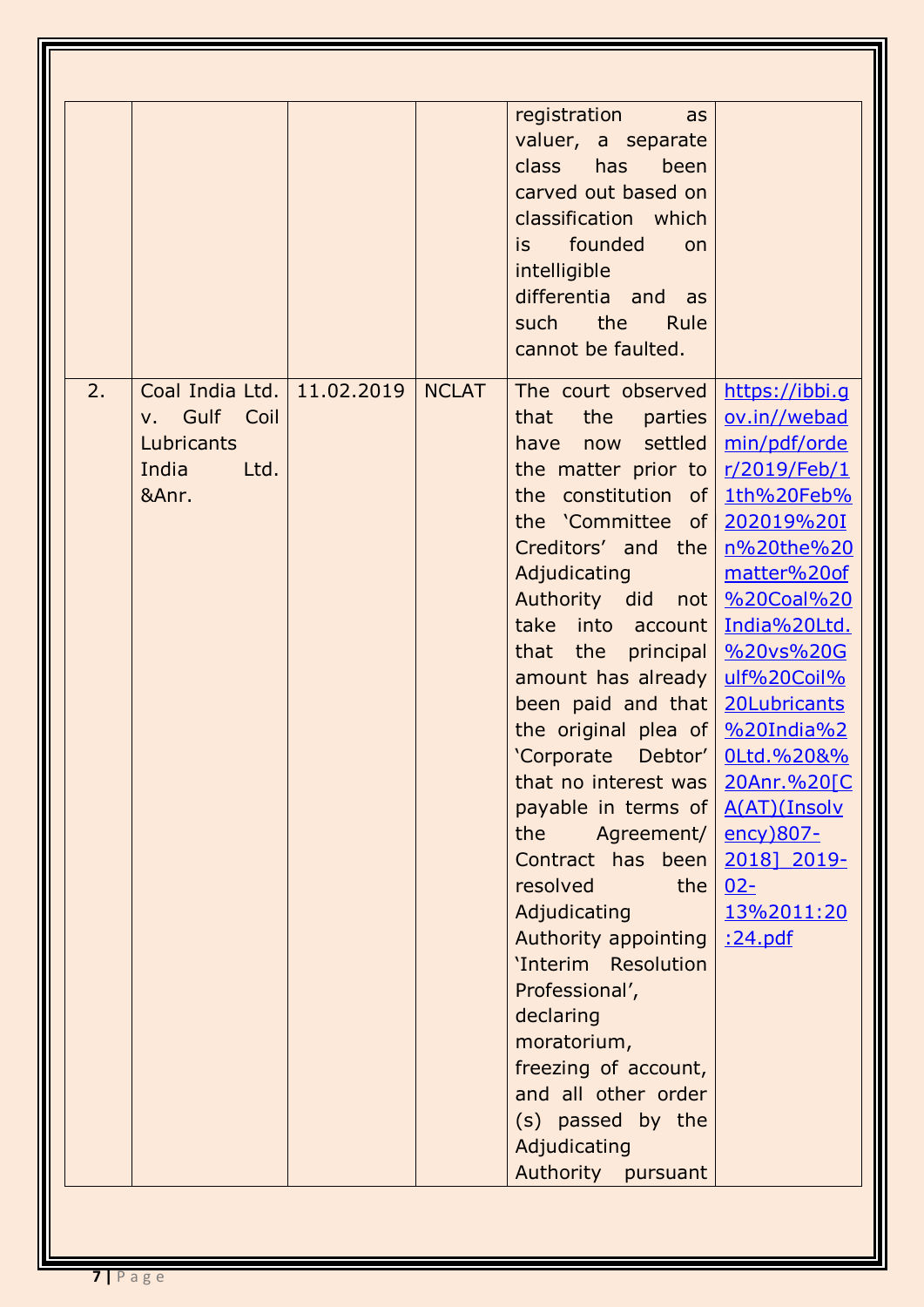|    |                                                                                    |            |              | to impugned order<br>and action, if any,<br>taken by<br>the<br>'Interim Resolution<br>Professional',<br>including the<br>advertisement<br>published in the<br>newspaper calling<br>for applications all<br>such orders and<br>actions are declared<br>illegal and are set<br>aside.                                                                                                                                                                                                                                                                                                                                           |                                                                                                                                                                                                                                                                                  |
|----|------------------------------------------------------------------------------------|------------|--------------|-------------------------------------------------------------------------------------------------------------------------------------------------------------------------------------------------------------------------------------------------------------------------------------------------------------------------------------------------------------------------------------------------------------------------------------------------------------------------------------------------------------------------------------------------------------------------------------------------------------------------------|----------------------------------------------------------------------------------------------------------------------------------------------------------------------------------------------------------------------------------------------------------------------------------|
| 3. | <b>Srei</b><br>Infrastructure<br>Finance Ltd. v.<br><b>IDBI Bank Ltd.</b><br>&Anr. | 11.02.2019 | <b>NCLAT</b> | Appeal was<br>An<br>preferred by Srei<br>Infrastructure (FC) min/pdf/orde<br>before the Appellate $r/2019$ /Feb/1<br>Authority to direct 1th%20Feb%<br>Adjudicating<br>Authority to pass<br>the order either<br>admitting the<br>application under<br>Section 7 or<br>rejecting the same.<br>The court held that<br>this is not the stage<br>for any party to<br>intervene including<br>the appellant.<br>It further held that<br>it.<br>is for<br>the<br>Adjudicating<br>Authority to<br>pass<br>order<br>either<br>the<br>the<br>admitting<br>application<br>under<br>Section<br>$\overline{7}$<br>or<br>rejecting the same | https://ibbi.g<br>ov.in//webad<br>202019%20I<br>n%20the%20<br>matter%20of<br>%20Srei%20<br>Infrastructur<br>e%20Finance<br>%20Ltd.%20<br>vs%20IDBI%<br>20Bank%20L<br>td.%20&%20<br>Anr.[CA(AT)(<br>Insolvency)1<br><u> 26-</u><br>2019] 2019-<br>$02 -$<br>13%2010:57<br>:37.pdf |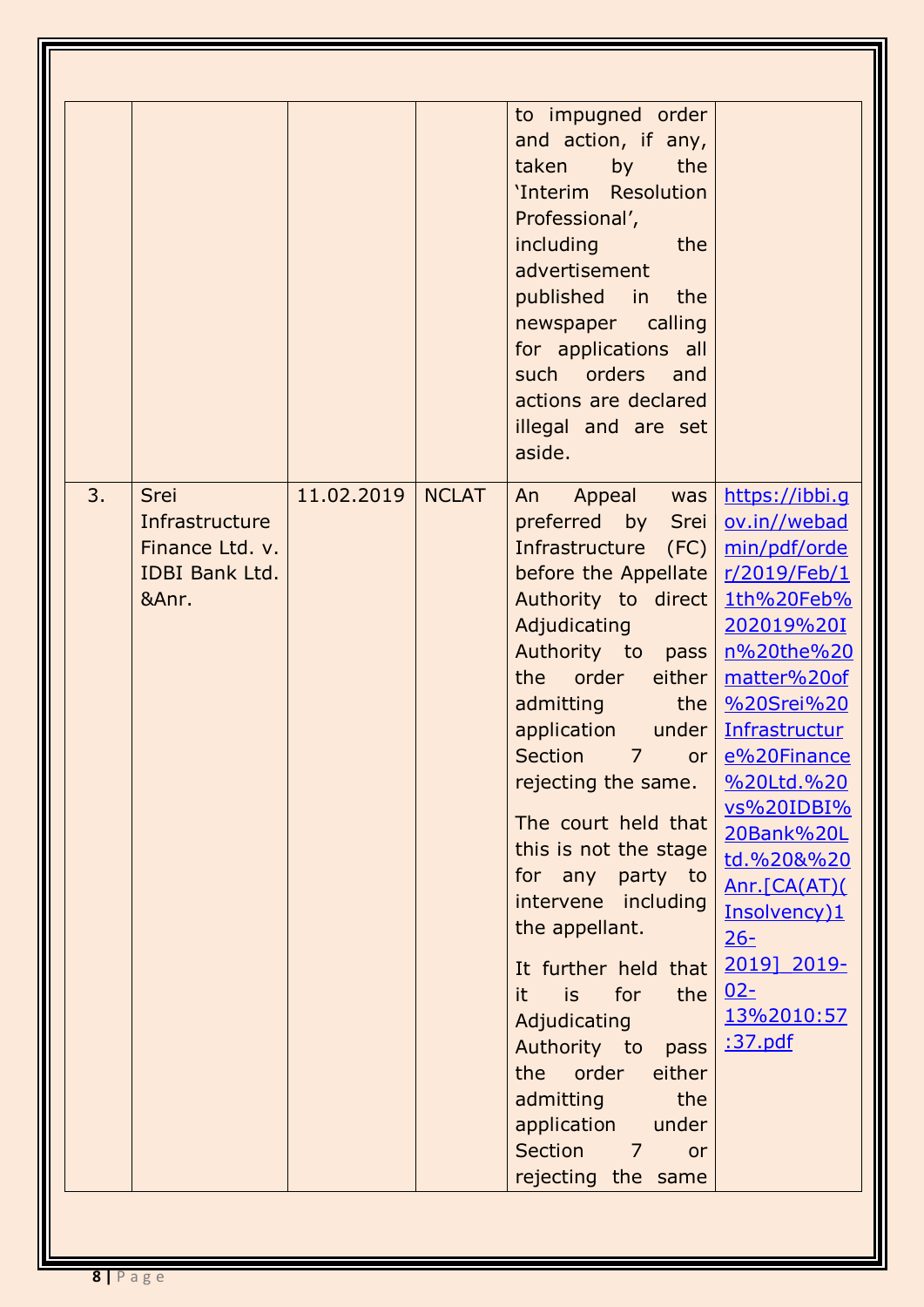| State Bank of<br>4.<br>India<br>Jai<br>V <sub>1</sub> | 08.02.2019 | <b>NCLAT</b> | and only thereafter<br>the cause of action<br>arises for one or<br>other<br>party<br>including<br>the<br>appellant herein, if<br>the appellant feels<br>aggrieved against<br>such order.<br>In the present case,<br>an application under $\vert$                                                                                                                                                                                                                                                                                                                                                                                                             | https://ibbi.g<br>ov.in//webad                                                                                                                                                                                                          |
|-------------------------------------------------------|------------|--------------|--------------------------------------------------------------------------------------------------------------------------------------------------------------------------------------------------------------------------------------------------------------------------------------------------------------------------------------------------------------------------------------------------------------------------------------------------------------------------------------------------------------------------------------------------------------------------------------------------------------------------------------------------------------|-----------------------------------------------------------------------------------------------------------------------------------------------------------------------------------------------------------------------------------------|
| Balaji<br><b>Industries</b><br>Limited &Ors.          |            |              | Section 7 was filed<br>before theNCLT, r/2019/Feb/8<br>Kolkata Bench and<br>was kept pending 02019%20St<br>for an year as $NCLT$<br>was of the view that  <br>winding<br>up/<br>liquidation<br>order  <br>has been passed by $ $<br>the Hon'ble High<br>Court of Calcutta.<br>winding<br>But,<br>up<br>order was recalled<br>by the division<br>Bench. NCLT failed<br>to notice this<br>relevant order<br>passed by division<br>Bench.<br>Therefore, Tribunal<br>remitted Jai Balaji<br>matter to the<br>Kolkata Bench with<br>direction to admit<br>the application<br>under Section 7 and<br>also directed that<br>no further hearing<br>is required to be | min/pdf/orde<br>th%20Feb%2<br>ate%20bak%<br>20of%20Indi<br>a%20vs%20J<br>ai%20Balaji<br>%20Industrie<br>s%20Limited<br>%20&%20Or<br><u>s.%20[CA(AT</u><br>)(Insolvency)<br>788-<br>2018] 2019-<br>$02-$<br>12%2017:23<br><u>:17.pdf</u> |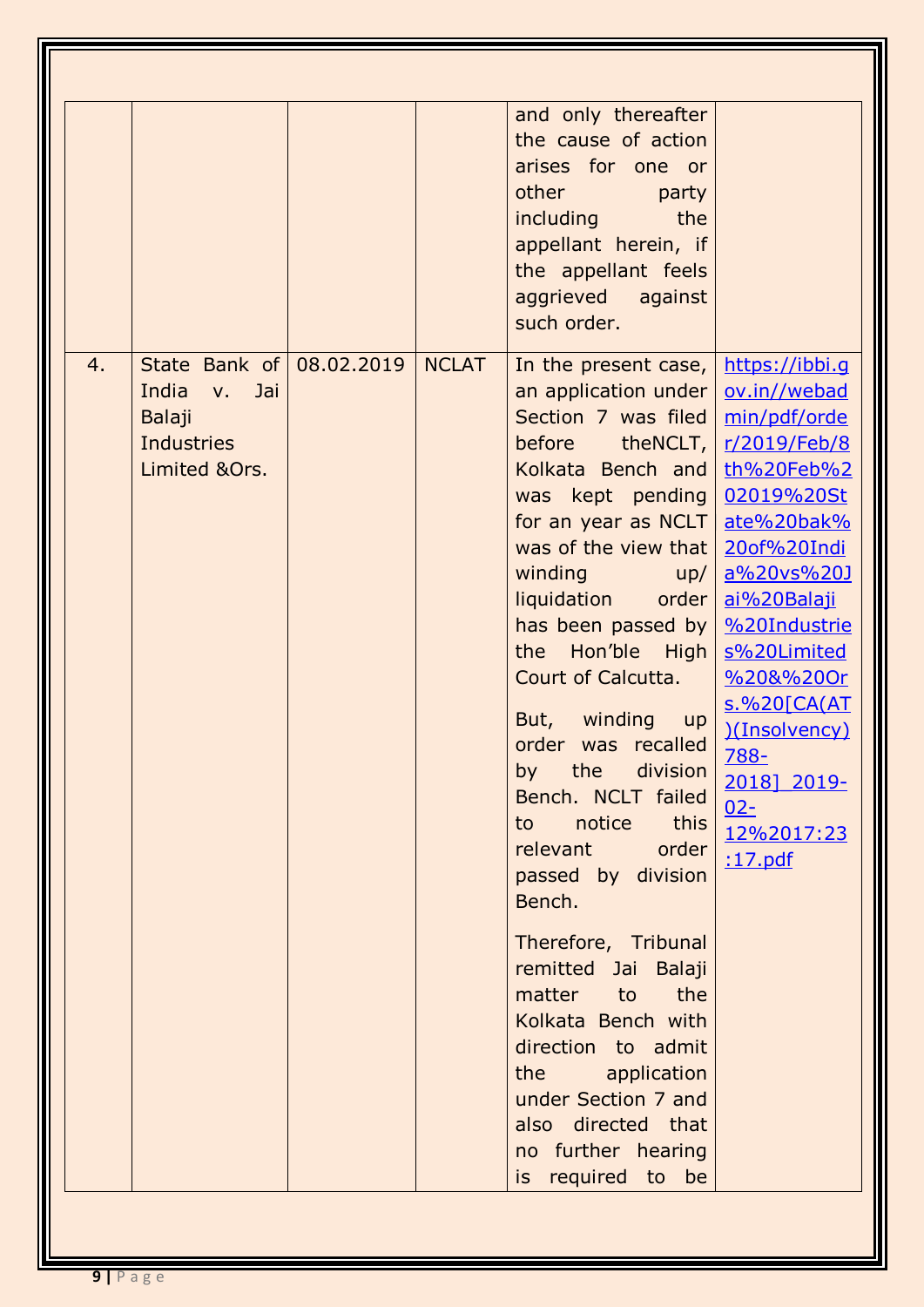|    |                                                                                                             |            |              | given to any person<br>and held that it is a<br>fit case<br>for<br>admission.                                                                                                                                                                                                                                                                                                                                                                                                                                                                                                                                                                                                                                                                                                                            |                                                                        |
|----|-------------------------------------------------------------------------------------------------------------|------------|--------------|----------------------------------------------------------------------------------------------------------------------------------------------------------------------------------------------------------------------------------------------------------------------------------------------------------------------------------------------------------------------------------------------------------------------------------------------------------------------------------------------------------------------------------------------------------------------------------------------------------------------------------------------------------------------------------------------------------------------------------------------------------------------------------------------------------|------------------------------------------------------------------------|
| 5. | Vipin Kumar<br>V/S<br>RamanathanB<br>huvaneshwari,<br>R.P. for<br>Tejkamal<br>Pharmaceutica<br>Is Pvt. Ltd. | 04.02.2019 | <b>NCLAT</b> | An appeal was filed<br>stating that<br>the<br>Adjudicating<br>Authority cannot 1402626985c<br>refer the fraud<br>matters which are<br>identified<br>during<br>Corporate<br>Insolvency<br><b>Resolution Process</b><br>by Resolution<br>Professional as per<br>Section 66 of the I<br>& B Code, 2016 to<br><b>Central Government</b><br>directly<br>for<br>investigation unless<br>it has evidence to<br>form opinion that<br>investigation<br>into<br>affairs of<br>the<br>company is required<br>after giving due<br>notice to the parties<br>concerned.<br>In view of<br>the<br>above, NCLAT has<br>set aside the order<br>dated 20.08.2018<br>passed by NCLT,<br>Bengaluru<br><b>Bench</b><br>with<br>the<br>observation that the<br>question of law has<br>been left open for<br>determination in an | https://nclat.<br>nic.in/Userad<br>min/upload/2<br>628cf2c82ab.<br>pdf |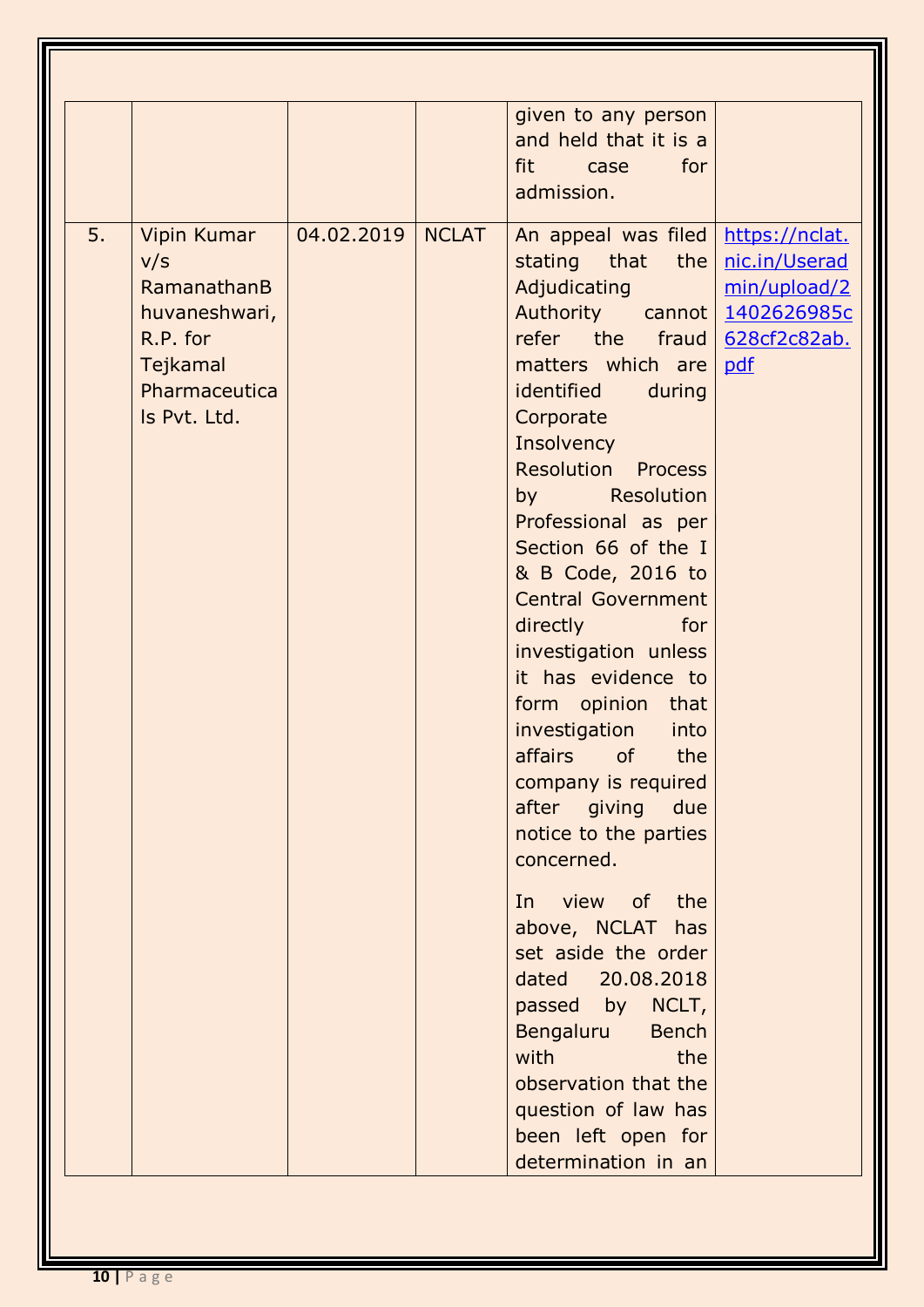|    |                                                                                    |            |              | appropriate case.                                                                                                                                                                                                                                                                                                                                                                                                                                                                                                                                                                                                                                                                                                                                        |                                                                                       |
|----|------------------------------------------------------------------------------------|------------|--------------|----------------------------------------------------------------------------------------------------------------------------------------------------------------------------------------------------------------------------------------------------------------------------------------------------------------------------------------------------------------------------------------------------------------------------------------------------------------------------------------------------------------------------------------------------------------------------------------------------------------------------------------------------------------------------------------------------------------------------------------------------------|---------------------------------------------------------------------------------------|
| 6. | Kushal Ltd.<br>V/S<br>Ramchandra<br>D.<br>Choudhary⩔<br>S.                         | 01.02.2019 | <b>NCLAT</b> | An appeal was filed<br>before the appellate<br>tribunal stating that<br>resolution by CoC   592c625f87e.<br>was placed before<br>the<br>approval of<br>Adjudicating<br>Authority for more<br>than seven months<br>back, and the set of the set of the set of the set of the set of the set of the set of the set of the set of the set of the set of the set of the set of the set of the set of the set of the set of the set of the set of the<br>the<br>Adjudicating<br>Authority for one or<br>other reason is<br>adjourning the<br>matter.<br>NCLAT directed<br><b>NCLT</b><br>with<br>observation to list<br>the<br>matter<br>immediately within<br>2 weeks otherwise<br>the appellant can<br>file<br>interlocutory<br>application<br>to<br>NCLAT. | https://nclat.<br>nic.in/Userad<br>min/upload/1<br>approved   9584974985c<br>pdf      |
| 7. | Vandana<br>Industries Ltd.<br>$v/s$ IL & FS<br>Financial<br>Services Ltd.<br>&Anr. | 01.02.2019 | <b>NCLAT</b> | <b>Section</b><br>10 <sup>°</sup><br>$\mathsf{A}$<br>application was filed<br>by the Board of<br>Directors of<br>the<br>Company without<br>approval of<br>the<br>shareholders.<br>dismissed<br><b>NCLAT</b><br>the application filed<br>before NCLT under<br>sec 10 of IBC, 2016<br>and made it void                                                                                                                                                                                                                                                                                                                                                                                                                                                     | https://nclat.<br>nic.in/Userad<br>min/upload/1<br>1463609625c<br>5961756a925<br>.pdf |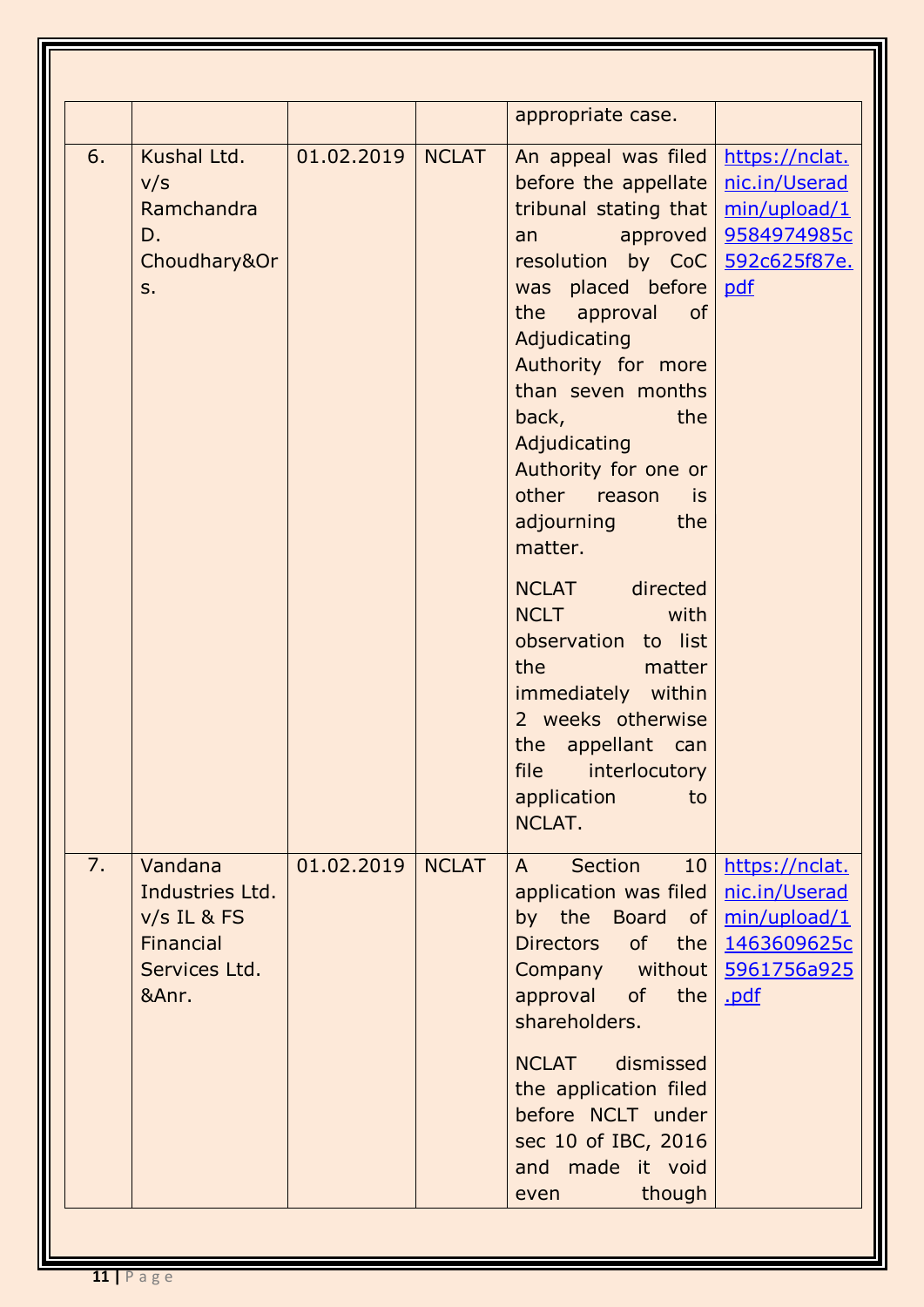|                                                                                                                      |                                 | liquidation order<br>by<br>was passed<br>Adjudicating<br>Authority.                                                                                                                                                                                                                                                                                                                                                                                                                                                                                                                                                                                                                                                                                                                                                                                                      |                                                                                                                                                                                               |
|----------------------------------------------------------------------------------------------------------------------|---------------------------------|--------------------------------------------------------------------------------------------------------------------------------------------------------------------------------------------------------------------------------------------------------------------------------------------------------------------------------------------------------------------------------------------------------------------------------------------------------------------------------------------------------------------------------------------------------------------------------------------------------------------------------------------------------------------------------------------------------------------------------------------------------------------------------------------------------------------------------------------------------------------------|-----------------------------------------------------------------------------------------------------------------------------------------------------------------------------------------------|
|                                                                                                                      |                                 | NCLAT directed the<br>Corporate Debtor to<br>pay the fees of RP<br>within 2 weeks.                                                                                                                                                                                                                                                                                                                                                                                                                                                                                                                                                                                                                                                                                                                                                                                       |                                                                                                                                                                                               |
| Union of India, 06.02.2019<br>8.<br>Ministry<br><b>of</b><br>Corporate<br>Affairs v. Mr.<br>MukeshManekl<br>alChoksi | NCLT,<br>Mumbai<br><b>Bench</b> | A Statutory Auditor,<br>colluded with the<br>Chairman/Director<br>of other Respondent  <br>company and has<br>given a false Audit<br>certificate relating<br>to the Profit & Loss   jon%20of%2<br><b>Account</b><br>and $ $<br>Balance Sheet of   %20Mukesh<br>Respondent  <br>the the the state of the state of the state of the state of the state of the state of the state of the state o<br>company i.e. $\mathsf{Zen}$<br>Shaving Limited,<br>without<br>even  <br>examining<br>and $\vert$<br>verifying the books $8.2.19.pdf$<br>of accounts, and the<br>Statutory Auditor<br>has not given any<br>plausible<br>explanation for such<br>irresponsible<br>fraudulent<br>activities.<br>NCLT held that the<br>statutory Auditor<br>shall not be eligible<br>to be appointed as<br>an Auditor of any<br>company for<br>a a<br>period of 5 years<br>from the date of | https://nclt.g<br>ov.in/sites/de<br>fault/files/Int<br>erim-order-<br>pdf/CP%204<br>365%20of%2<br>02018%20Un<br>OIndia%20vs<br>%20Choksi%<br>$20 -$<br>%206.2.2019<br>%20FINAL A<br>MENDED%20 |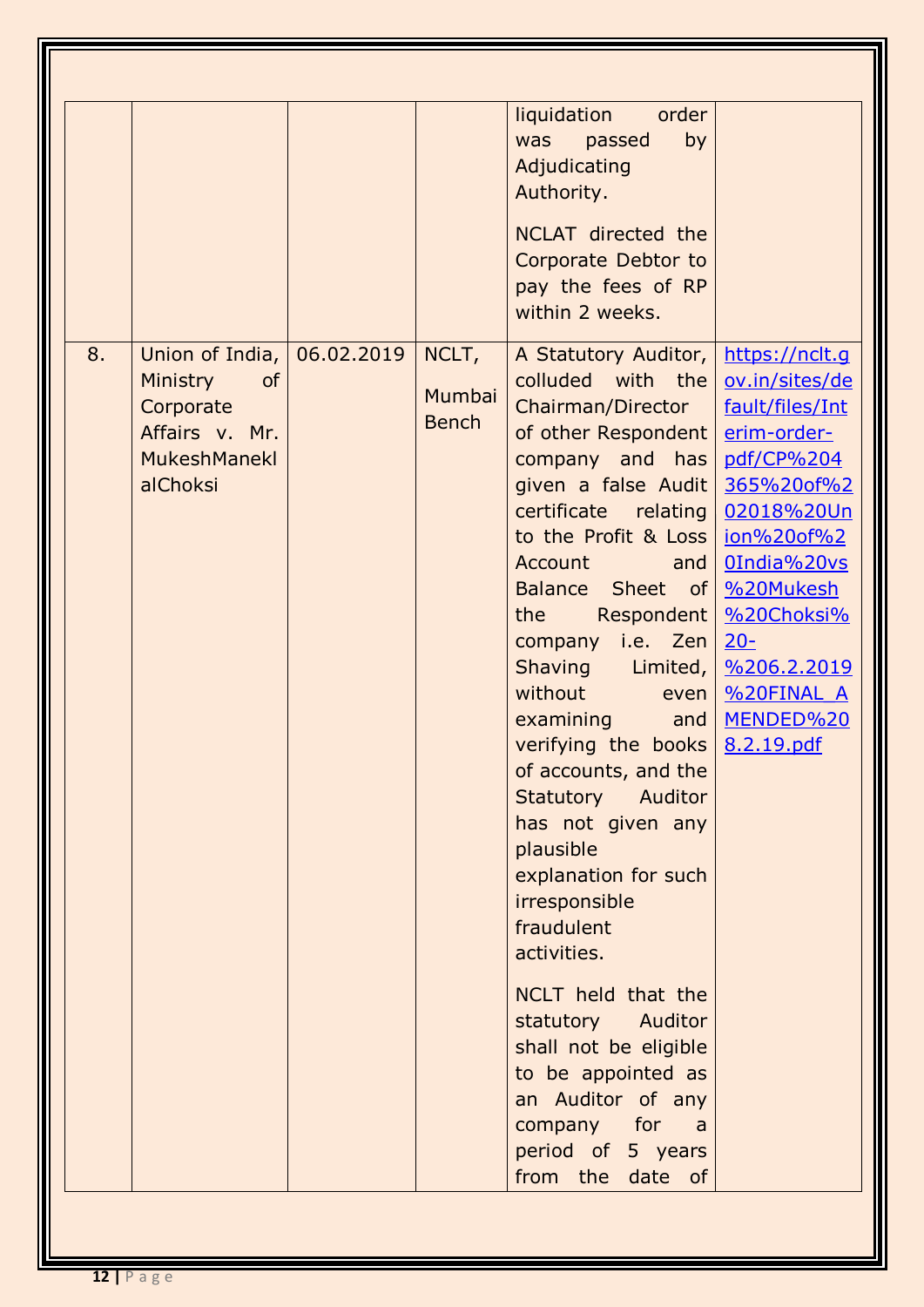| Unimetal<br>9.                                             | 25.01.2019 | NCLT,                  | passing this order,<br>the<br>auditor<br>and<br>shall also be liable<br>action under<br>for<br>Section 447 of the<br><b>Companies</b><br>Act,<br>2013.<br>The Corporate                                                                                                                                                                                                                                                                                                                                                                                                                                                                                                                                                                                                                                            | https://nclt.g                                                                                                                                                                            |
|------------------------------------------------------------|------------|------------------------|--------------------------------------------------------------------------------------------------------------------------------------------------------------------------------------------------------------------------------------------------------------------------------------------------------------------------------------------------------------------------------------------------------------------------------------------------------------------------------------------------------------------------------------------------------------------------------------------------------------------------------------------------------------------------------------------------------------------------------------------------------------------------------------------------------------------|-------------------------------------------------------------------------------------------------------------------------------------------------------------------------------------------|
| Castings Ltd<br><b>TJSB</b><br>Vs.<br>Sahakari Bank<br>Ltd |            | Mumbai<br><b>Bench</b> | Debtor<br>(CD)<br>submitted that loan<br>was appearing in<br>the Balance Sheet<br>of the CD which is<br>acknowledgement  <br>of liability and $CD$<br>not disputed<br>has<br>the fact of loan<br>being shown<br>as <sub>l</sub><br>liability<br>in<br>its  <br><b>Balance Sheet.</b><br>Thus, the liability<br>shown<br>in<br>the<br>balance sheet is a<br>clear<br>acknowledgement<br>of debt by the CD<br>and is not barred by<br>Limitation Act.<br>Therefore<br>the<br>adjudicating<br>authority<br>being<br>satisfied with the<br>fact that the CD<br>defaulted in making<br>payment towards<br>the liability to the<br>petitioner held that<br>the the state of the state of the state of the state of the state of the state of the state of the state of the<br>petition<br>deserves to<br>be<br>admitted. | ov.in/sites/de<br>fault/files/Int<br>erim-order-<br>pdf/TJSB%20<br>SAHAKARI%<br>20BANK%20<br><b>LTD.%20CP-</b><br>$3622 -$<br>2018%20NCL<br>T%20ON%20<br>25.01.2019%<br>20INTERIM.p<br>df |